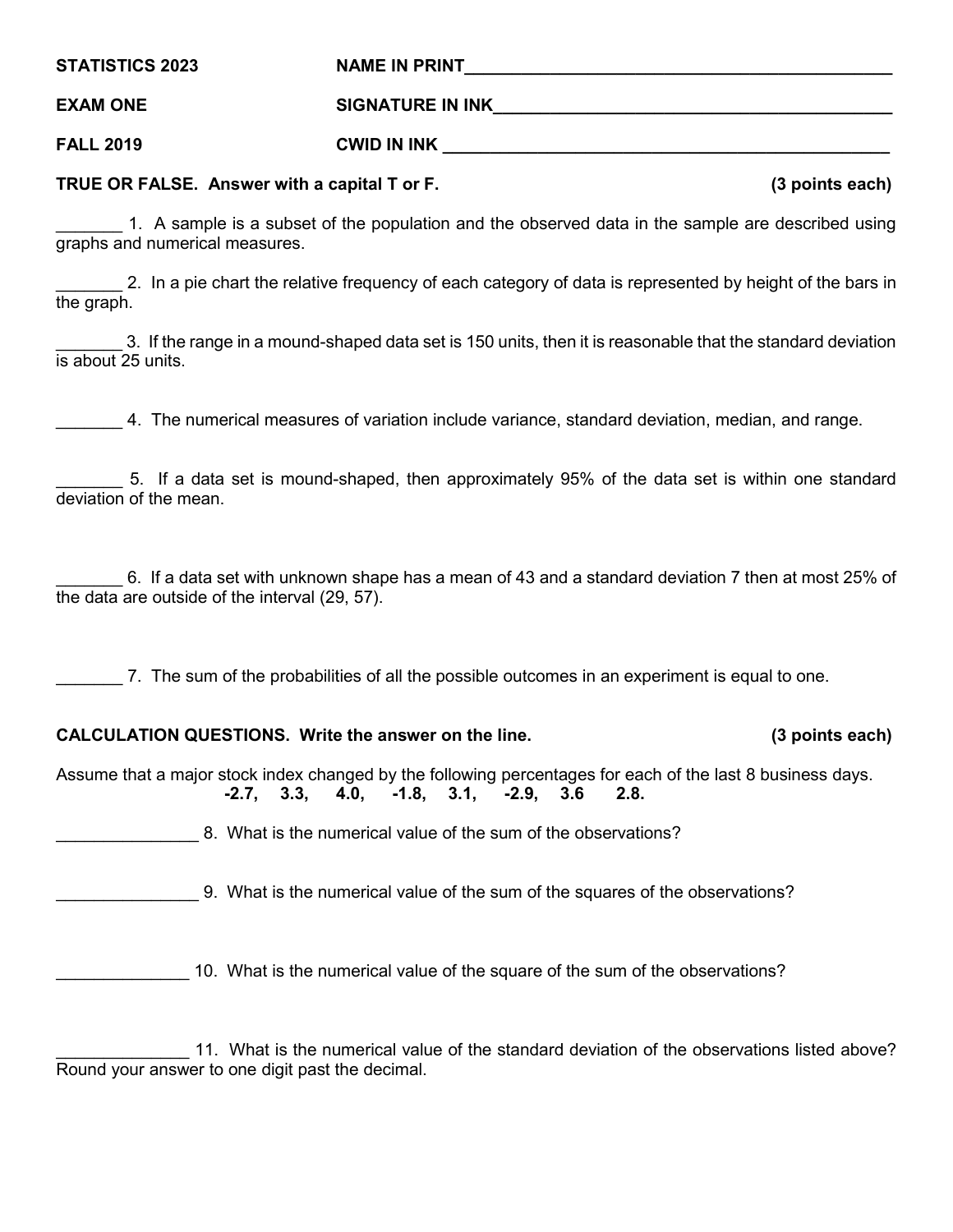## **STATISTICS 2023 EXAM ONE FALL 2019 PAGE TWO STATE THE ANSWER. Write the answer on the line. (3 points each)**

12. If one category of data is represented in a pie chart with an arc that measures 72 degrees, what is the relative frequency of that category of data?

\_\_\_\_\_\_\_\_\_\_\_\_\_\_\_ 13. If the sum of squares in a sample with 260 observations is 126,876 and the sum is 5,720 then what is the numerical value of the sample standard deviation?

14. If a data set is mound shaped with a mean of 100 and a standard deviation of 15 then approximately what percent of the data exceeds the value 115?

15. If a data set has a mean of 54 and a standard deviation of 12 then what is the data value associated with a z score of -0.4?

16. If a data set has a mean of 54 and a standard deviation of 12 then what is the z score for the value 68.4?

17. A sample of 16 red tail hawks had an average wingspan of 25.2 inches and a standard deviation of 0.8. Based on this sample, about 95% of all red tail hawks should have wingspans between what two numbers if wingspan is assumed to have a mound-shape?

\_\_\_\_\_\_\_\_\_\_\_\_\_\_\_ 18. If a data set with unknown shape has a mean of 68 and a standard deviation of 12 units, then at most twenty-five percent of the data will be greater than what value?

\_\_\_\_\_\_\_\_\_\_\_\_\_\_\_ 19. A data set with 1,400 values contains 350 ones, 450 twos, 400 threes and 200 fours. What is the numerical value of the median for this data set?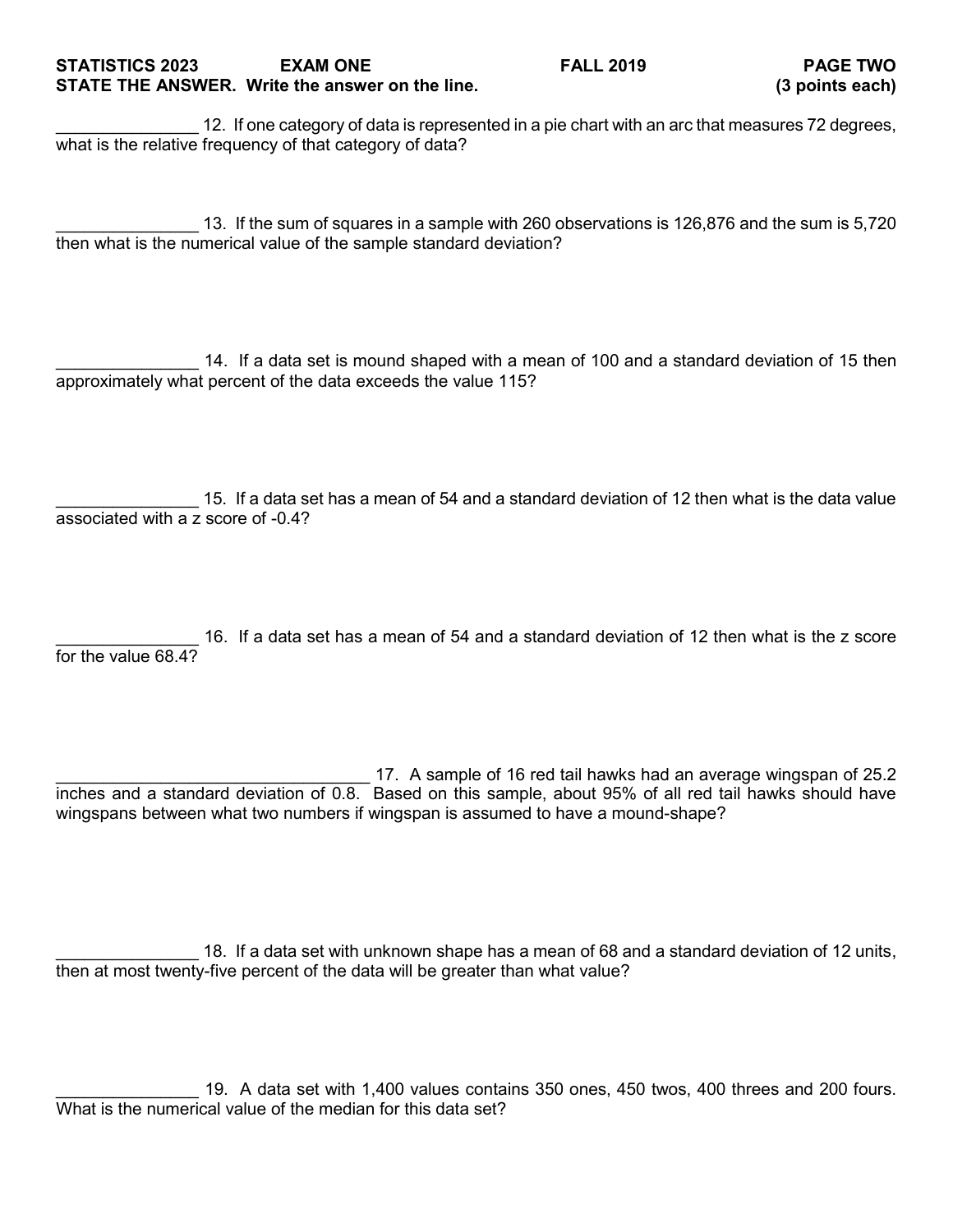## **STATISTICS 2023 EXAM ONE FALL 2019 PAGE THREE STATE THE ANSWER. Write the answer on the line. (3 points each)**

**The Oklahoma State University Water Ski Team** recorded the time in seconds required by 7 members of the team to perform a difficult water ski event. The times in seconds required by each student to perform the water ski event are as follows: 38, 29, 42, 62, 28, 26, 44 Use these data to answer the next four questions.

\_\_\_\_\_\_\_\_\_\_\_\_\_\_\_ 20. What is the numerical value of the mean for this sample of water ski event times? Round your answer to have no digits past the decimal.

21. What is the numerical value of the standard deviation for the time required for members of the water ski team to perform this difficult event? Round your answer to one digits past the decimal.

22. What is the numerical value of the median of the above sample of times required to perform this difficult water ski event?

\_\_\_\_\_\_\_\_\_\_\_\_\_\_\_23. What fraction of the members on the water ski team can perform this difficult water ski event in less than half a minute? State your answer as a ratio; do not state a decimal answer.

**The daily profit in a casino outside a small Oklahoma town** is mound-shaped with a mean of \$9,200 and a standard deviation of \$1,200. Use this information to answer the remaining questions on this page.

24. Based on the information above, the lowest daily profit for this casino is approximately what value?

\_\_\_\_\_\_\_\_\_\_\_\_\_\_\_ 25. Approximately what percent of the time will the daily profit in this casino exceed \$8,000?

\_\_\_\_\_\_\_\_\_\_\_\_\_\_\_ 26. The Indian tribe that owns this casino wants to reward the employees when the profits are in the top 2.5%. Daily profit must exceed what amount for the employees to receive a bonus based on this criterion?